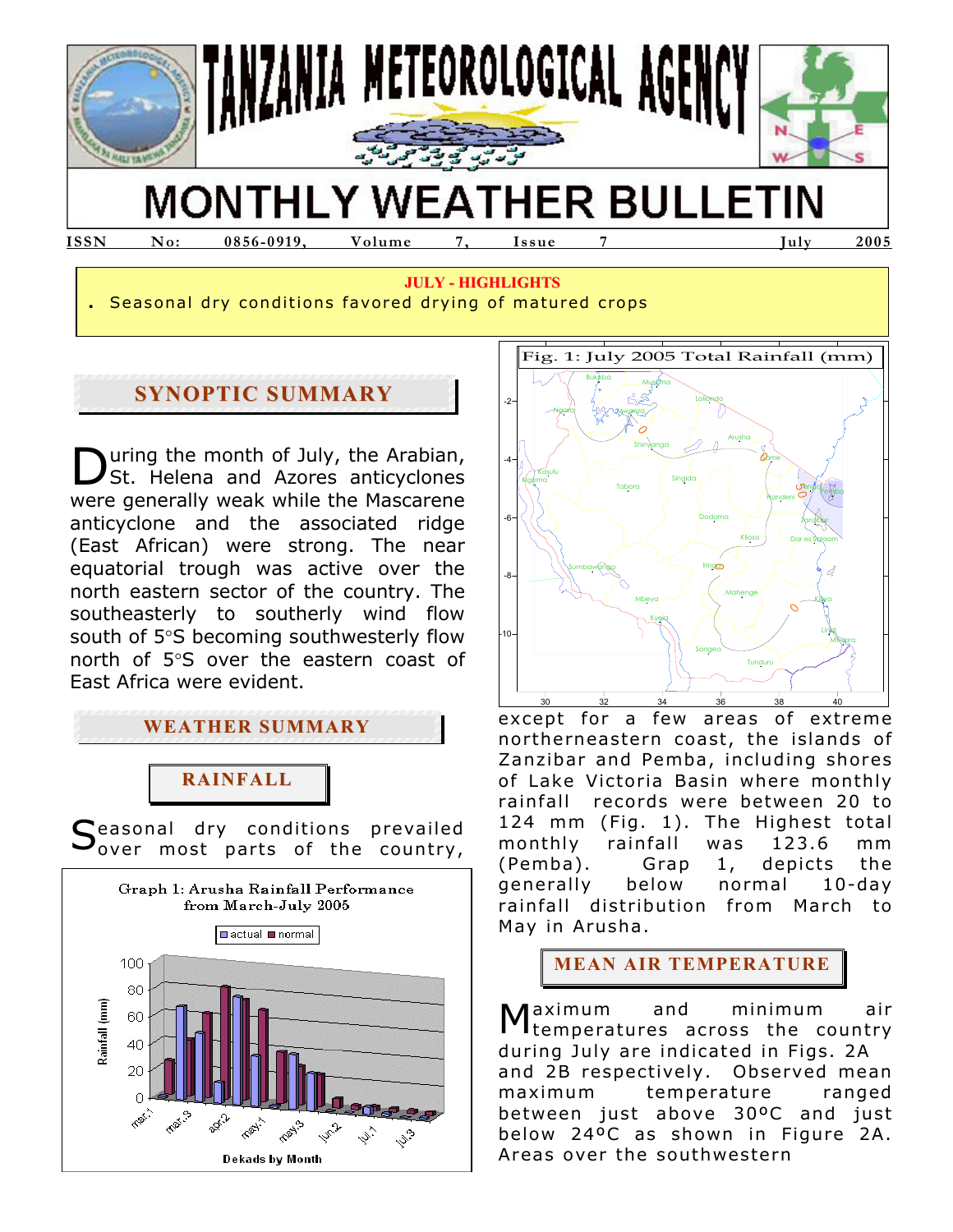

and Iringa regions),Mahenge and Arusha continued experiencing lower maximum temperatures (slightly below 24°C), while higher values just above 28°C prevailed over the coastline and inland covering parts of the regions of Shinyanga, Mara, Mwanza, Kigoma and Kagera.



On the other hand, Figure 2B, depicts the mean minimum air temperatures during the month that ranged from just below 7.0 ºC to just above 23ºC.

Areas over the southwestern highlands continued to experience relatively cooler conditions with the lowest mean minimum temperature of 5.3ºC recorded at Mbeya airport lower by 2ºC compared to June conditions.

**SUNSHINE HOURS** 



expressed in hours per day. The country experienced minimum bright sunshine durations averaged around 6hours/day over Kilimanjaro region in the northeastern highlands. Longer durations around 10 hours/day persisted over central and western areas.



Mean wind run across the country during the month of July ranged from about 5 to 10km/hr, figure 4. Minimum speeds occurred over parts of Rukwa, Ruvuma and Morogoro regions. Higher wind speeds were recorded at Dodoma, Mtwara and Pemba stations. Compared to the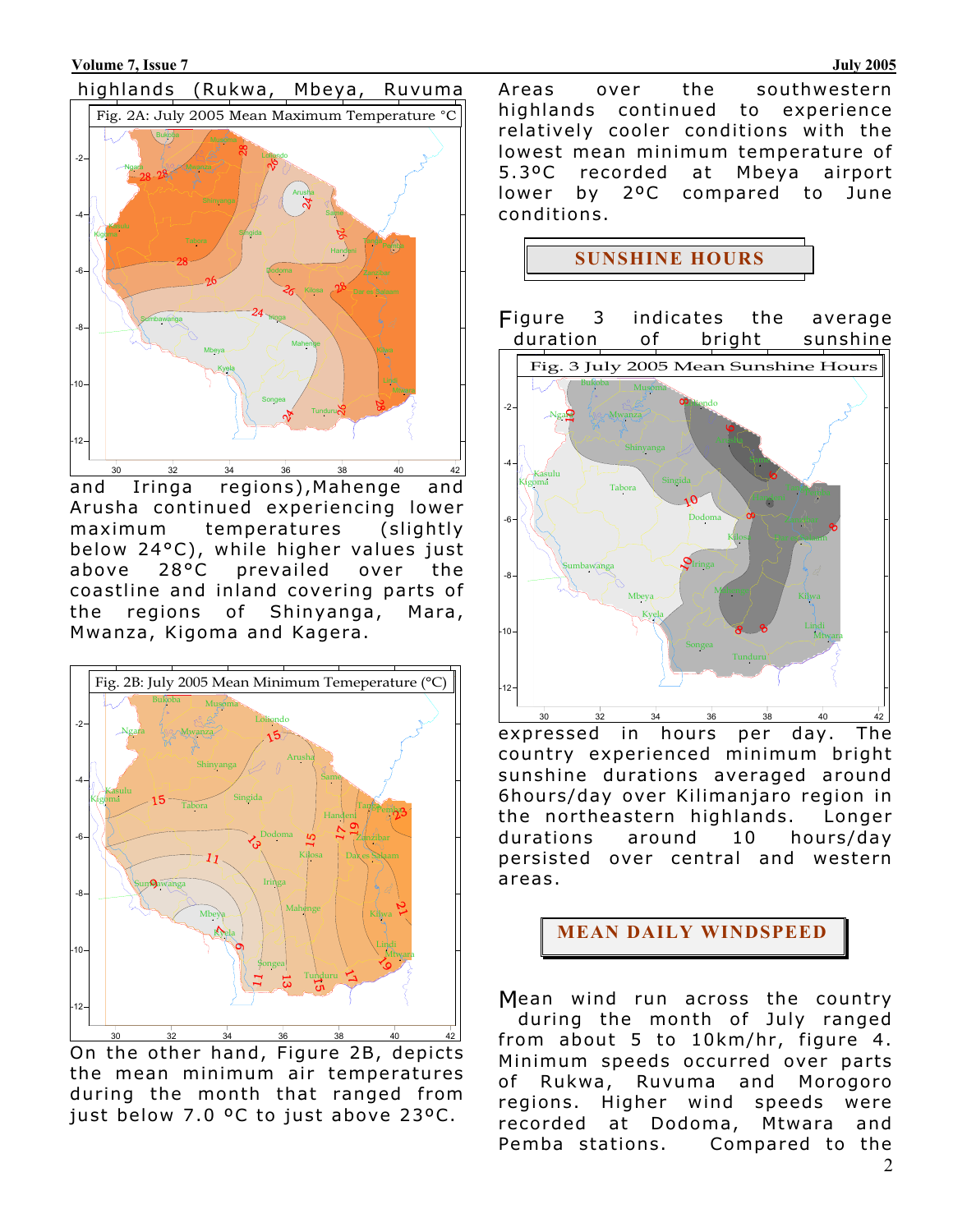#### June situations minimum windspeeds increased during July by 3km/hr.



**SATELLITE INFORMATION**

igure 5, displays the 10-day satellite imagery depicting Spot Normalized Difference Vegetation F



Indices (SNDVI) as of the end of July 2005.

inimal greening in the vegetation cover persisted over central, northeastern, western and parts of southwestern and southern parts of Lake Victoria Basin, the picture depicting vividly the impact of a dry season. On the other hand, southern highlands and the coast belt depicted a higher normalized vegetation index of around 80%, mostly a reflection of perennial growth. M

### **AGROMETEOROLOGY**

ost crops (maize, sorghum, Most crops (maize, sorghum,<br>Mpaddy and legumes) in mature state and moderate to poor condition were being harvested by the end of July in the *masika* rainfall receiving areas. Moderate crop yields are expected.

Over the same areas, cassava crop (Mwanza, Mara and northern coast) fared well at all stages.

Also maize crop over the cool southwestern highlands reached maturity during the period. On the other hand, field activities were minimal over central and western areas as harvesting of seasonal crops had already been completed.

**HYDROMETEOROLOGY**

here has not been any increase There has not been any increase<br> $\Gamma$  rather a decrease in water levels in rivers and water reservoirs. Water for industrial and domestic purposes should be used sparingly.

**ENVIRONMENTAL**

Windy, cooler and dry conditions<br>Wacross the country that prevailed across the country that prevailed during the month, enhanced prospects for diseases such as colds, coughs, pneumonia and asthma.